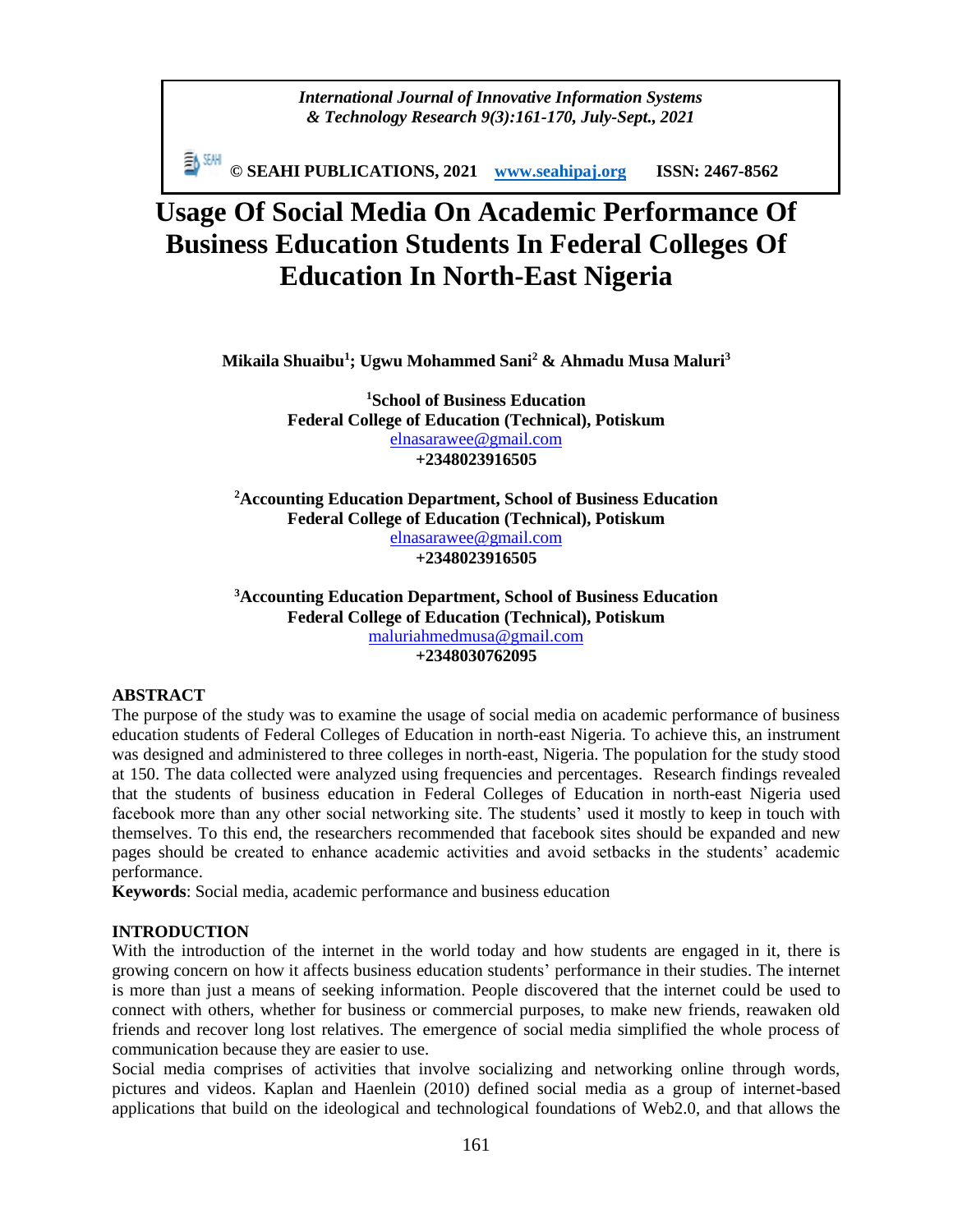creation and exchange of user-generated content. It depends on mobile and web-based technologies to create highly interactive platforms through which individuals and communities share, co-create, discuss and modify user-generated content. In line with this, Sherwin (2013) stated that social media introduced substantial and pervasive changes to communication between organizations, communities and individuals. These changes are the focus of the emerging field of techno-self-studies.

Social media's most distinctive aspects are that it has the potential to transform from a way of pushing content outward to a way of inviting conversation, of exchanging information, and of invoking unparalleled individual, industrial, societal, and even global changes. The availability of high speed internet broadband connection with massive use of desktop computer, laptops, e-readers, facebook, YouTube, and smartphones enables millions of people to actively engage in social media, text messaging, content sharing, online-learning and much more. Peters in Ezenwafor (2012) observed that since technology is ruling the world in all disciplines and activities, the modern office ranks highest in innovation development and use of the ever changing technologies requiring adequate integration of ICT in business education.

The use of social media like (facebook, Youtube, twitter and whatsapp) by business education students today is resulting to mass failure of business education students in academic achievement (David, 2014) . This is because students these days spend more time chatting with their friends rather than engaging in research or reading their books. A growing number of Nigerian scholars agree that addiction to social media sites have become a distractive technology to students' academic work in higher education. Among the scholar is Oluwatoyin (2011) who surveyed 1860 facebook users from the Lagos State University and found that 90 percent of the students could not get up to cumulative grade point average (CGPA) above 3.50 because they had spent a large part of their time on social media than on their homework and study time (which could contribute to higher grade).

#### **Statement of the Problem**

Business education students in Federal Colleges of Education in north-east Nigeria are always very busy with their handset and laptops. Social media gives most students' access to the Internet and this has resulted or affected the students' academic performance.

Through the use of facebook, chatting, checking their email, pinging, whatsapp, youtube, and MySpace students spend a lots of time away from studying. It is speculated that an average Nigerian youth spends about six to seven hours on the internet daily, some even do all night browsing. When do they have the time to read/study their books or undertake research? Literature reviewed shows that students who use facebook had grade point averages (GPA) between 3.0 and 3.5, while non-users had grade point averages (GPA) between 3.5 and 4.0. Users of social media spend one to five hours a week studying, while nonusers study 11 to 15 hours per week, (Kapinski & Kirschner, 2011). This paper investigates the effect of social media on business education students' academic performance in north-east zone of Nigeria.

#### **Scope of the Study**

The focus of this study is to investigate the effects of social media on business education students' academic performance in Federal Colleges of Education in north-east Nigeria. However, the study is limited to business education students in tertiary institutions in Nigeria.

## **Research Objectives**

The major purpose of this study was to investigate the effects of social media on business education student academic performance in Federal Colleges of Education in north-east zone of Nigeria. Specifically the study:

- i) Ascertained the rate of usage of the social media by business education students;
- ii) Assessed the effects of facebook on academic performance of business education students in Federal Colleges of Education in north-east zone of Nigeria

## **Research Questions**

The following research questions were formulated to guide the study:

- i) How often do business education students use social media in their academic work?
- ii) What are the effects of facebook usage on student academic performance?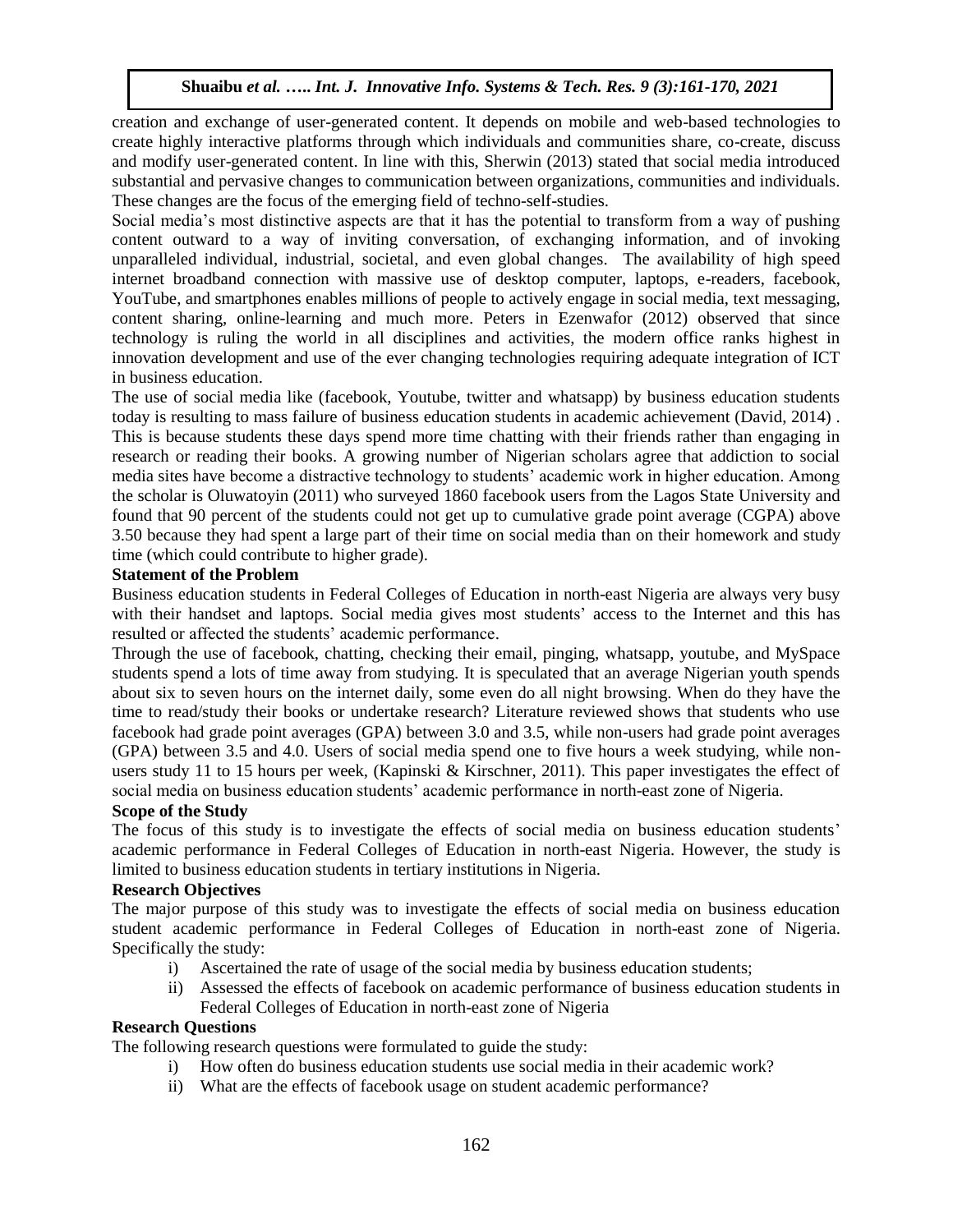## **Review of Related Literature**

*Conceptual Framework* 

Business education is an aspect of educational programme offered at the higher institutions of learning which prepares students for careers in business. It is education designed with the primary aim of elevating one's skills as well as providing citizens with the required skills to secure gainful employment as to earn a living and to succeed in life through further education.

Business Education according to Okoli (2010) is that aspect of the total educational programme that provides the knowledge, skills, understanding and attitudes needed to perform effectively in the business world as a producer and/or consumer of goods and services that business offers. Business Education is a programme which provides the recipients with competencies and skills needed in managing personal business affairs and using the services of the business world, (Ezenwafor, 2012).

According to 2015 Information Handbook of Standard Academic Programme, Vocationa Education Department of Nnamdi Azikiwe University, Akwa,

The objectives of introducing Business Education at college level are:

- i) To produce competent degree graduates who can be self-employed;
- ii) To produce competent degree graduates who can teach Business Education courses in secondary school and higher institutions;
- iii) To produce competent degree graduates who can inculcate business ideas into the economy;
- iv) To produce competent degree graduates who can help in formulating economic policies.

#### **Social Media is all about getting connected to one another**

Users of social media are connecting to each other regardless of national boundaries, culture or religion within fields and across industries (Ranjiha, 2010). The Wikipedia (2010) defined social media as webbased and mobile based technologies which are used to turn communication into interactive dialogue among organizations, communities and individuals. Social media is a confluence of different online platforms and tools that people use to share content, profiles, opinions, insights, experiences, and to interact with others. It can simply be referred to as the websites and applications that enable users to create and share content or to participate in social networking. Furthermore, Gupta ( 2014) stated that social media includes social networking sites like facebook, twitter, LinkedIn, Google+, internet forums, chat rooms and message boards where people meet and discuss topics of interest, video and photo sharing sites like youtube, flicker and video blogs, wikis, and social book marking.

**Social media**, which include blogs (political Blog), networks (Facebook, Twitter), video sharing (YouTube) audio sharing (Podcast), mobile sites (2go), image or picture sharing (flicker), etc have the capacity of boosting participation because of its openness, conversation nature, connectedness, and textual and audiovisual characteristic appeal (Abubakar, 2011). The common platforms in the social networks have become hubs where people can express and share ideas and experiences with the world. Business educators can use social media in a variety of ways to improve their teaching and learning processes and avail multiple benefits for collaborative professional development ( McCulloch, Mclntosh & Barrett,2011; Menon,2013). Some of the key benefits include peer networking, reflection and sharing of classroom practices, knowledge sharing, locating learning resources, post conference, workshop, and training discussion. Social media sites allow teachers adequate time to learn about and share effective practices. It also allows teachers to connect with their peers operating all around the globe in order to share plans and approaches and for support and motivation. Social media helps teachers connect with their students about assignments, upcoming events, useful links, and samples of work outside the classroom. Students can also use it to contact classmates about questions regarding class assignments or examinations as well as collaborate on assignments and group projects. One of the most popular social networking sites currently in use is facebook.

**Facebook** is social networking website launched in February 2004, and it is privately operated by facebook, Inc (facebook, 2004). Facebook was founded by Mark Zuckerberg and others when he was a student at Harvard. When the site was initially launched it was restricted to Harvard students only. Later the privilege was extended to high school students and later to everyone that is 13 years older (Boyd,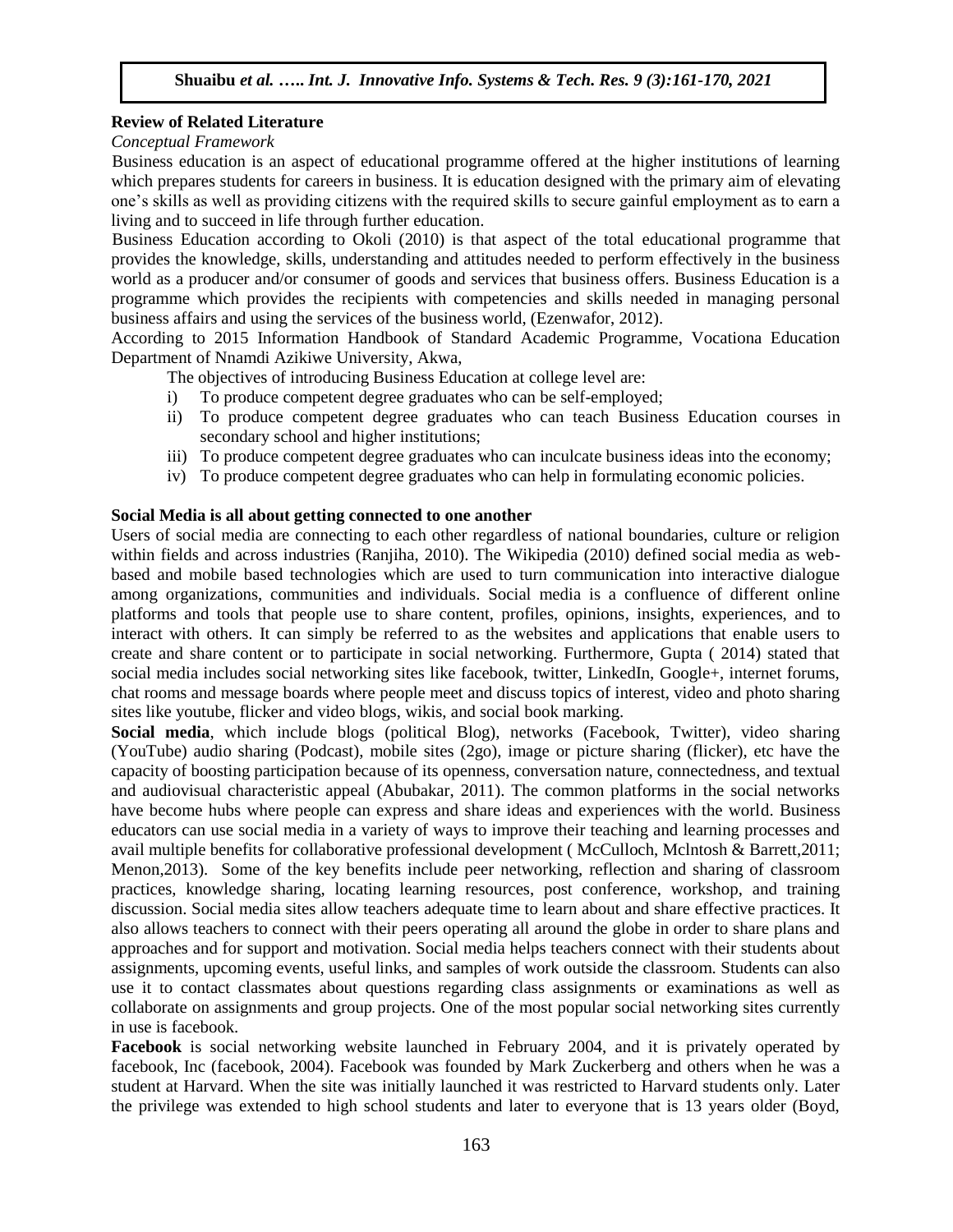2007). As of July 2010, facebook had more than 500 million active users. Facebook was ranked as the most used social network worldwide in 2009. Paxson (2010) and Abubakar ( 2011) opined that facebook is used to keep users connected with those around them and what is happening in the world at any given time. Facebook has been described as one of the important social media networks and websites. It is one of the new media networks which provides users with the mix of interpersonal and mass communication capabilities that have not existed before, and which place emphasis on interactivity and mobility (Paxson, 2010).

# **Advantages of Facebook**

**David** (2014) discussed the advantages of facebook from three distinct standpoints, namely: friends, groups and entertainment.

1. Friends: Facebook functions primarily to connect and network with friends and family. Using search and connection tools you find it easy to find current or long lost friends and to share content with friends and view content offered by them as well. Content includes anything from a post on your page (known as your wall) to photos, videos and a personal bio. A user has the option to share little or as much with friends as he/she desires. These interactions offer users the opportunity to stay in touch with people, often some of whom the users would not be otherwise connected with on regular basis (David, 2014).

2. Groups: Users of facebook can create groups and event pages for special gatherings or topics. The primary purpose of these groups usually is to create (or bring) awareness to causes, such as in the aftermath of natural disasters, to provide information on how to donate money to help victims. A group may also be made up of a circle of friends or as a means to promote an upcoming event or gathering. A user can make his/her created pages private or public to allow the information to be seen by only those he/she prefer or anyone that has access.(David, 2014)

3. Entertainment: Facebook offers many types of games that can be played with friends and other users. These interactive games may offer a user the opportunity to pretend to run everything from a farm to his own mafia. This can be an interaction to share with current friends, meet new ones or simply pass the time. Many other applications also exist for entertainment purposes that offer everything from surveys to ones biggest fan (David, 2014).

4. Promotion: Social media including facebook are being used to promote scholarship by youths in institutions of higher learning across the globe. Overholser (2010), while citing a group of students in Annenberg College of Journalism, quotes: "We at Annenberg have done it patchily by bringing in people to do series of workshops for students and faculty". Social media can be used as an effective tool to help increase collaboration, communication, and cooperation skills in students. Social media can provide a way for teachers and students to become more interactive.

# **Disadvantages of Facebook**

However, the following are disadvantages of facebook as a social medium, they include:

- i) It involves more and more people;
- ii) Long distance relationship weakens;
- iii) It contributes to wide range procrastination;
- iv) It creates terrible addiction;
- v) It makes stalking possible;
- vi) Acquaintances are labeled as friends.

## **Other Forms of Social Media**

**Blogs -** Are a form of online journal. They can have a single author, or several. Most blogs allow readers to post comment in response to articles or posts. Reuben (2014) stated that blogs are being used by some colleges to post news articles to open conversations about them.

**Twitter -** According to Reuben (2014), twitter is a social networking and micro blogging service, utilizing instant messaging, signs or a web interface enabling its users to send and read messages.

**Youtube -** Youtube is a popular video sharing website where users can upload, view, and share video clips. Youtube has become an enormously popular form of web 2.0 new media. A recent article in Wired cites an average of 65,000 upload and 100 million videos viewed per day on YouTube (Godwin-Jones, 2007).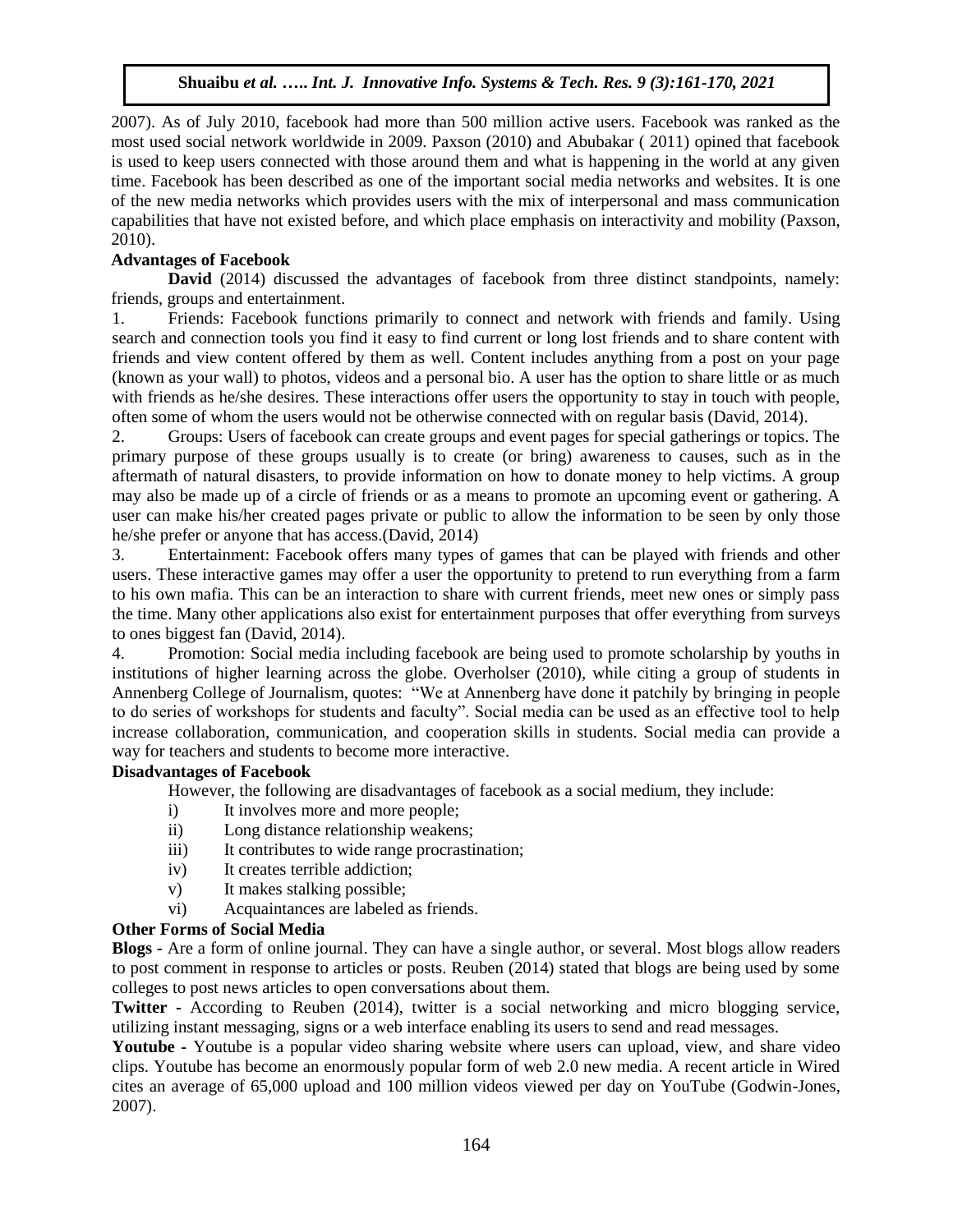**MySpace**: Is an online community that lets people to meet their friends' friends, share photos, journals and interest. Unlike facebook, mySpace allows users to fully customize their profile by completely changing the appearance, background and format of their pages (Reuben, 2014).

Wiki is a group of Web pages that allows users to add content, similar to a discussion forum or blog, but also permits others (sometimes completely unrestrictedly) to edit the content. Arreguin (2004) said that what distinguishes wikis from blogs, discussion form, or other content management systems is that there is no inherent structure hard-coded: wiki pages can be interconnected and organized as required, and are not presented by default in a reverse-chronological, taxonomic-hierarchical, or any other predetermined order. In essence, the wiki offers a vast simplification of the process of creating HTML pages, and thus is a very effective way to build and exchange information through collaborative effort (Arreguin, 2004)..

## **Theoretical Framework**

According to Jean Piaget (1975) constructivist learning and teaching is based on active processes and the construction of knowledge that originates from learning by doing. Social media brings perception habits that help a constructivist to create new environments. The constructivist theory asserts that technology, especially the facebook, incisively shape how individuals think, feel and act and how societies organize themselves and operate. The relevance of the theory to this study cannot be over-emphasized. The constructivist theory has altered our environment to the extent that students have the opportunity to be exposed to other ideas, cultures, and forums on global issues. Students can work on collaborative projects, which may come in the form of a networked writing project, or the building of separate phases of an engineering project that enables them to receive and give instant responses. Students also can now easily share ideas, photos, videos, likes and dislikes and thereby offer to humanity a chance to be engaging one another in study irrespective of distance, culture and social class level.

#### **Theoretical Studies**

## **Benefits of social media to business education students**

The use of social media to business education supports sociological constructivism, which claims that social interactions, combined with learner experiences, help to construct new knowledge (Young, 2008).Through social networking, microblogging, and backchannel forums, students are able to provide feedback on course content and lectures, and they can build on their own understandings through their peers' comments and questions.

Social media also enhances cognitive flexibility, a component of a constructivist learning environment (CLE). Since students are able to connect with peers in their classes as well as within and beyond their communities, they will be exposed to various perspectives on issues (Jonassen, 1999). Another essential part of constructivist learning environments (CLE) is 'rich sources of information' that should be 'learner –selected' and 'Just –in-time' (Jonassen, 1999). Instructors are able to send links to new information via Twitter feeds or posts on social network sites, and students are able to share current and useful sources with peers via social bookmarking sites.

Moreover, computer-mediated communication through social media can help to develop communities of learners (COLS), as there is 'an atmosphere of individual responsibility coupled with communal sharing', (Barab and Duffy, 2000). Students are able to construct their knowledge and undergo restriction of ideas while working with others and achieve similar understandings of issues. Communities of learners (COLS) can be further developed by having students apply online research skills and then share their information through bookmarking sites. This can help to develop new understanding and a common mind and voice. Specifically social media contributes immensely in furtherance of educational development in the following ways:

- a) Cost –effective: many social media platforms are free of charges to use for schools and districts
- b) Students have the chance to develop intercultural awareness: having the opportunity to connect with peers all over the world will allow students to build tolerance and develop attitudes, knowledge, concepts, and skills as the learn about their own and others' social, national, and ethnic cultures (IBO, 2008).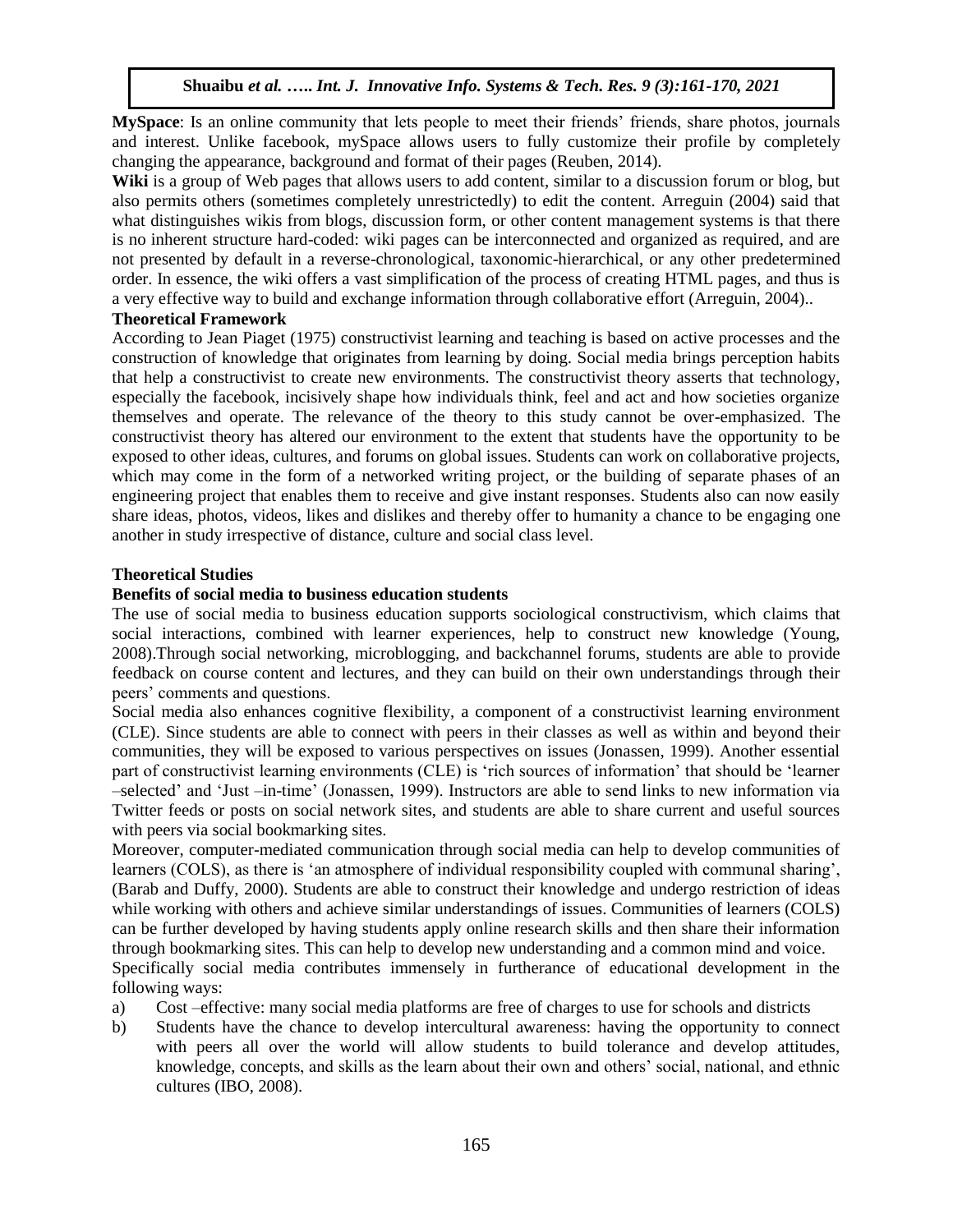c) Allows education to be more open: social media not only promotes open communication between students and teachers, but also between teachers and administrators, teachers and parents, and amongst educators (Couros, 2011).

## **Effects of social media on students' academic performance:**

According to Metropolitan school of business and management (2013), there is no doubt that social networking communities are here to stay because since the last decade, the popularity of the social networking sites have increased rapidly. In many ways, social media has led to positive changes in the way people share information and communicate. This is not to say that there are no negative sides to the use of social media, in fact the negative effects outweigh the positive ones. With most social media platforms having well over 200 million users, there is no doubt that students are actively engaged in these networking sites. It has been proven that students who are actively engaged in social media networking sites perform more poorly than other students who are not.

It is easier to get distracted by the various social media networking sites. Business education students are more likely to be faced with the temptation of surfing the web, chatting with friends and visiting the various social and media websites rather than focus on getting their school work done in time. For a business education student, the negative effects of social media networking sites on academic performance include:

- 1. Decrease in productivity: Social media networking sites decrease productivity as so many students end up spending the better part of their study hours checking those sites. Rather than get their assignments done, they spend the whole time either tweeting or posting messages on facebook. There is bound to be a reduction in students focus of attention when they are studying and at the same time trying to get involved in activities on these social sites. This often time causes a drastic reduction in their academic performance.
- 2. Encourages Poor Grammar usage Not only does the active involvement in the social sites encourage the poor use of grammar but also spellings, as students mostly use slang or shortened forms of words. Using twitter as an example, twitter limits its users to the use of 140 characters. Therefore users will have no other option than to abbreviate their words as much as they can, just to enable their thoughts fit into the 140 character provision. "There is, after all, only so much information that can be obtained in 140 characters. While the option to dig deeper may be present through embedded links in Tweets, for example, there may be little reward in pursuing those connections for students." As a result of the excessive use of abbreviated words and slang by students on social networks, they start to rely on the computer grammar and spell checkers on their devices. This results in the reduction of their command over English language and also their writing skills (David, 2014).
- 3. Reduction in research capabilities: Learning and research capabilities have experienced drastic low reduction as a result of students relying more on the information accessible easily on these social networking sites and web in general.
- 4. Addiction: Constant visitation to social sites can become very addictive and this is not a good thing because it is sure to affect one's academic performance. A greater part of students' time is spent on the social sites and they do not even have time for themselves let alone their studies. Being addicted to social sites will turn students mind from important things like studies to trivial ones and this will tell on their grades as they are most likely to experience a drastic drop in their grades. And it will certainly lead to bad academic performance.
- 5. Reduction in real human contact: Students spend so much time on social sites that they begin to spend little or no time at all socializing in person. As a result of this, students are not able to effectively communicate in person. It should be known that effective communication skills are key to success in the real world and employers are getting more and more dissatisfied with the communication skills of graduates due to this reason.

Also, Olubiyi (2012) lamented that Nigerian students (business education students in particular) are so engrossed in the social media that they are almost 24 hours online. Even in classrooms and lecture theatres, the Oubiyi observed that some students are always busy pinging, 2going or Facebooking, while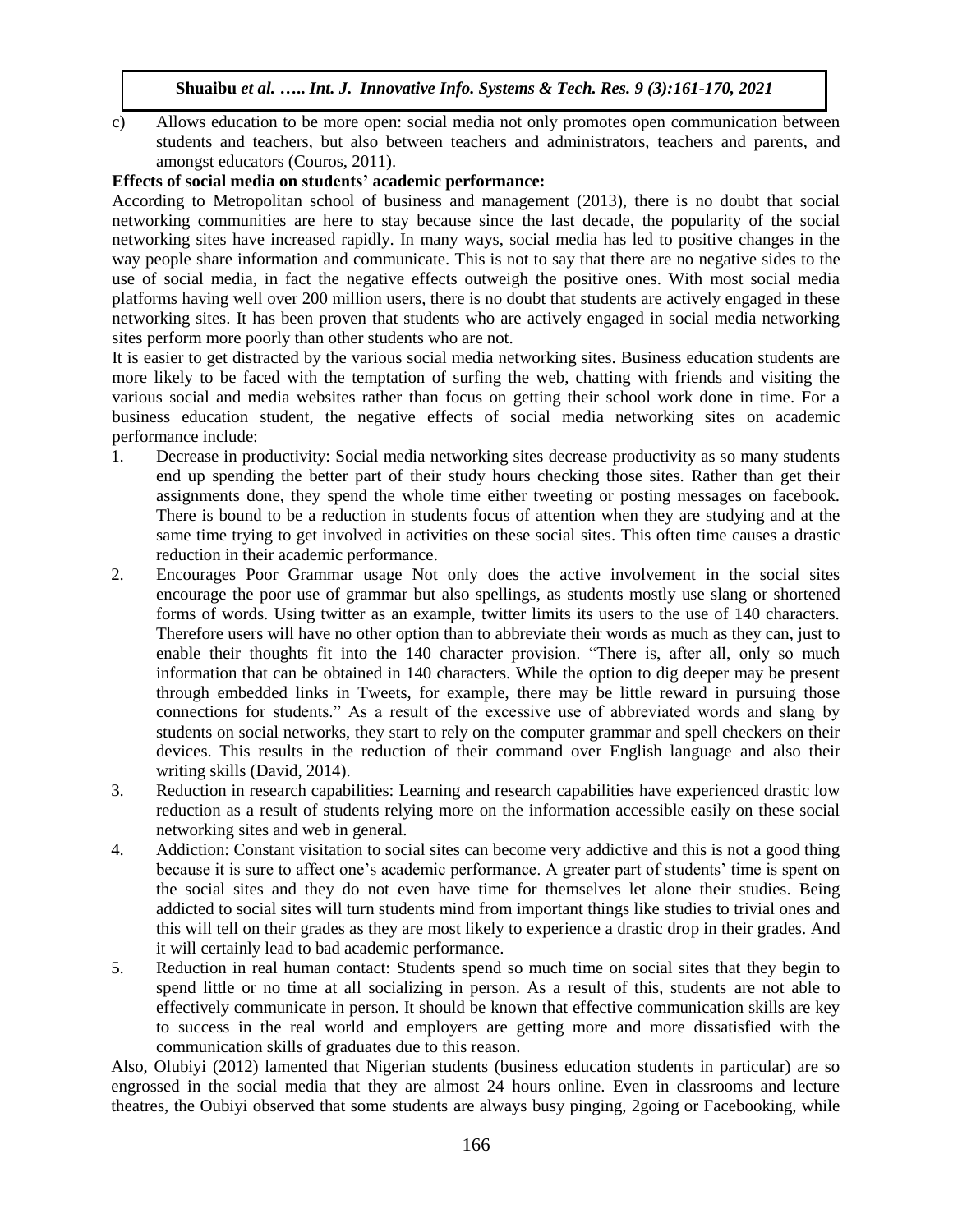lectures are on. Times that ought to be channeled towards learning, academic research and innovating have been crushed by the passion for meeting new friends online, and most times they are busy discussing trivial issues. Hence most students' academics suffer setback as a result of distraction from the social media. In Obi, Bulus, Adamu and Sala' at (2012), it was observed that the use of these sites also affects students' use of English and grammar. The students are used to short forms of writing words in their chat rooms; they forget and use the same in the classrooms. They use things like 4 in place of for, U in place of You, D in place of The etc. and this could affect their classroom assessment. Ibrahim (2012) posited that most students prefer being on the site than reading their books. Students are often being observed during school time in the various hiding places either discussing social networks or browsing with their phones

# **Empirical studies**

Oladipo and Mamman (2014) carried out a research on student's perceptions regarding the impact of social media on business education in Nigerian universities. They found out that facebook and email emerged as the favorite site (in terms of popularity) for students (99 percent) among other thirteen sites, instant messaging (85 percent) while others were less favorites. This study is related because they both seek to investigate effects of social media on students' academic performance, they also used questionnaire to collect data, adopted a descriptive design and similar method of data analysis.

David (2014), carried out a research on effect of facebook on students' academic performance. It shows that 26 percent of respondents agreed that the use facebook affect their academics positively, 32percent are not affected in any way by their use of these social media while 42 percent are affected negatively. This implies that students' activities on facebook have effect on their academic performance. This study is related to the present study because the two studies seek to find out effects of facebook usage on students' academic performance, both studies are descriptive surveys research design and used survey questionnaire to seek for information from the respondents.

## **METHODOLOGY**

A descriptive survey design was adopted which enabled the researchers to collect and analyze data from a sample of the entire population without any manipulations. The study was carried out in north-east Nigeria which comprises of three Federal Colleges of Education namely,

| S/N            | <b>SCHOOLS</b>                                    | <b>RESPONDENTS</b> |               |
|----------------|---------------------------------------------------|--------------------|---------------|
|                |                                                   | <b>MALE</b>        | <b>FEMALE</b> |
|                | Federal College of Education, Yola                | 40                 |               |
| $\gamma$<br>۷. | Federal College of Education (Technical) Gombe    | 35                 |               |
|                | Federal College of Education (Technical) Potiskum | 25                 |               |
|                | ТОТАІ                                             | <b>100</b>         | 50            |

The participants involved are the final year student of business education 2019/2020 session.

The instrument used for data collection for this survey was the questionnaire. This was because of the nature of information required and the form of analysis conducted. Questionnaire tagged "usage of social media on academic performance of business education students (USMAPBES) was designed and administered to students from three different Federal Colleges of Education situated in north-east Nigeria. The questionnaire was designed in anonymity to enable the students fill them truthfully without fear of intrusion of privacy. Out of the 200 copies of the questionnaires administered, 150 were returned adequately filled.

The research instruments were subjected to face validation by three test experts in Federal College of Education, Kano. One expert was in office technology and management education while two experts from the department of accounting education. Data collected were statistically analyzed using descriptive statistics like frequencies and percentage.

Below are the analyses.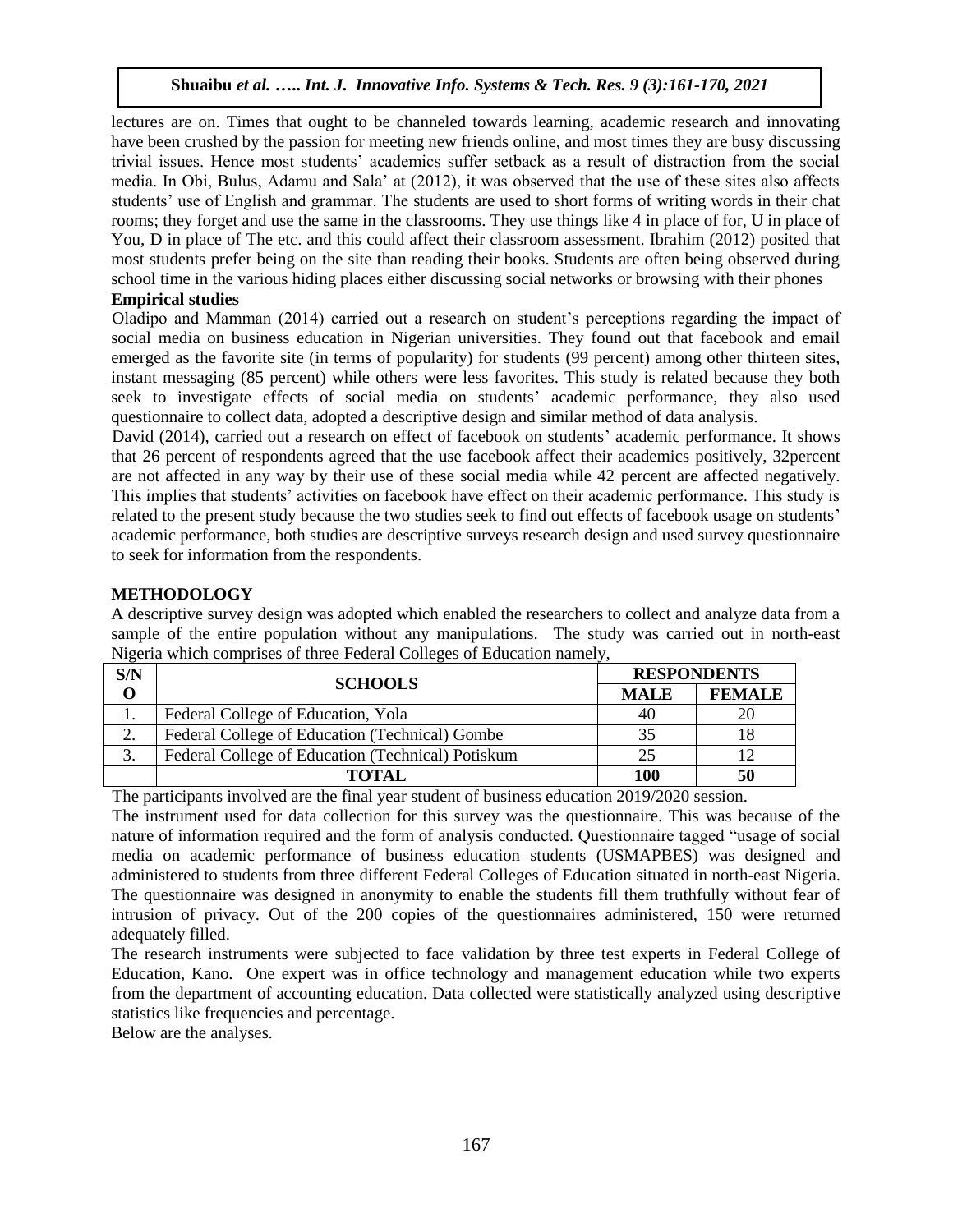**Research question 1:** *How often do business education students use social media in their academic work?* 

| <b>Response</b> | <b>Frequency</b> | Percentage $(\% )$ |
|-----------------|------------------|--------------------|
| Very often      |                  | 60                 |
| Often           | 35               | 20                 |
| Occasionally    | 25               | 15                 |
| None of all     |                  |                    |
|                 | 150              | 100                |

Table 1: Frequency and percentage of respondents on rate of using social media

Table 1 shows the responses of the respondents on the frequency of facebook usage. Sixty percent (60%) of the respondents who use facebook very often use it for information exchange; twenty percent (20%) responded that they often facebook, a total of fifteen percent (15%) occasionally use facebook while five percent (5%) of the respondents do not use facebook.

**Research question 2:** *How often do business education students use social media in their academic work?* 

Table 2: Frequency and percentage of respondents on use of social media for academic work.

| <b>Response</b> | <b>Frequency</b> | Percentage $(\% )$ |
|-----------------|------------------|--------------------|
| Very often      |                  |                    |
| Often           | 25               | 15                 |
| Occasionally    | 40               | 20                 |
| None of all     | 70               | 61                 |
|                 | 150              | 100                |

Table 2 shows that 150 respondents that use social media, only five percent use it very often for academic purposes. 5 percent use it occasionally. 60 percent do not use it at all for academic purposes.

**Research question 3:** *What are the effects of facebook usage on students' academics?* 

Table 3: Respondents frequency and percentage responses on the effects of facebook on students' academics.

| <b>Effects</b> | Frequency | Percentage $(\% )$ |
|----------------|-----------|--------------------|
| Positive       | 50        | 33                 |
| Negative       | 100       |                    |
|                | 150       | 100                |

Source: Field Survey (2019)

Table 3 shows that twenty-seven (33%) percent of respondents agreed that the use facebook for academic work affected them positively. Sixty seven percent (67%) indicated that using facebook affected them negatively

#### **DISCUSSION OF FINDINGS**

The results of this study reveals that the students of business education in federal colleges of education in north-east Nigeria used facebook (almost all the students have facebook account) more than any other social networking sites followed by 2go and Youtube. This reveals that facebook is the most popular social media used by the students in federal colleges of education in north-east Nigeria. The study also reveals that students mostly use these sites for keeping in touch with themselves. They do this by updating their status regularly, writing on friends' walls and uploading pictures. Some of the students also go online just to while away their time; those times would have been used for more important things in that they allocate more time for social media and less time for studying. The outcome of this study tends to agree with previous findings of David (2014), who observed that students' activities on facebook have negative effects on their academic performance and most of the students spent enough time browsing facebook ,that is, as soon as they are free they logged on to their facebook account.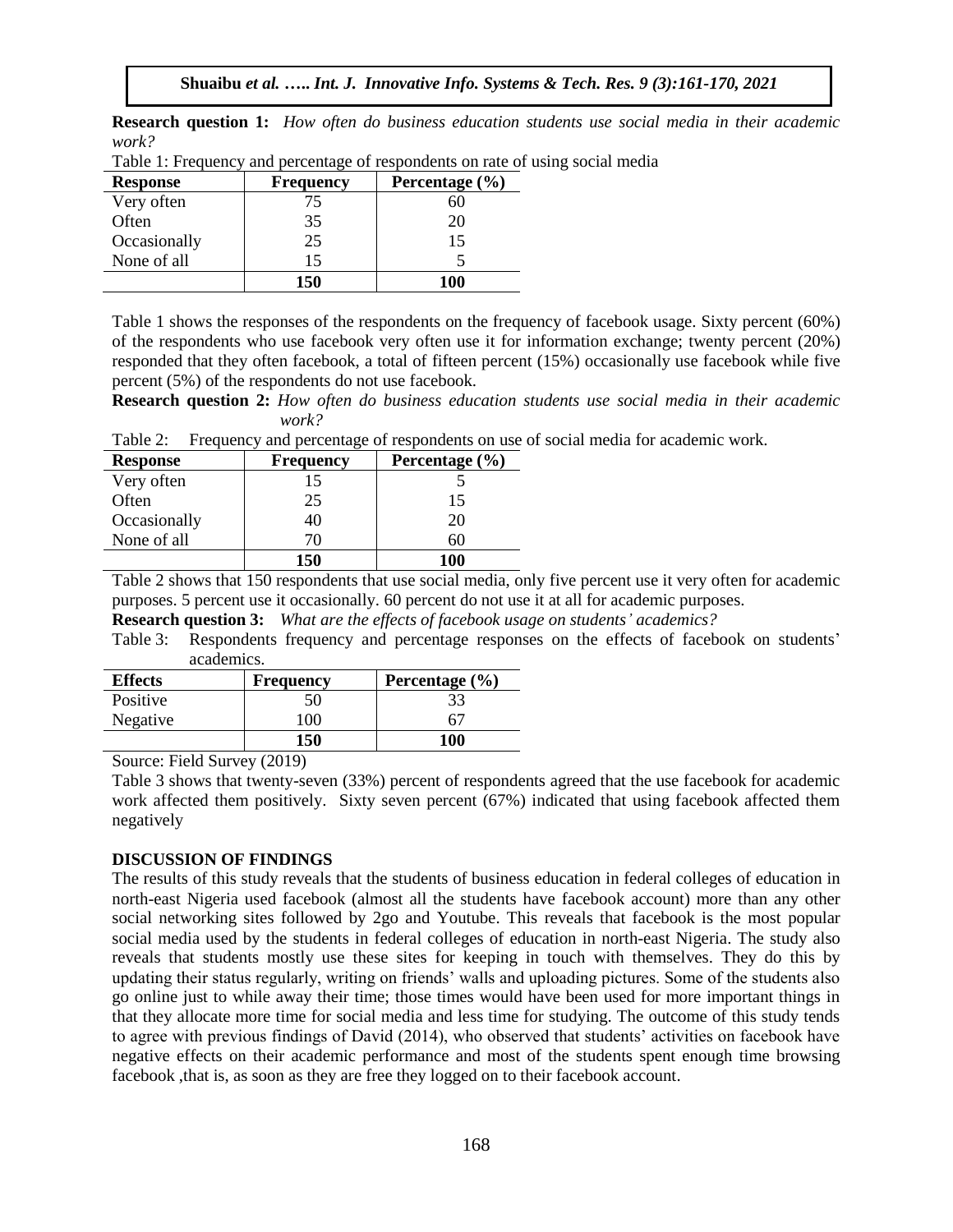#### **CONCLUSION**

The study revealed that business education students have effectively keyed into the capabilities and potentials of social media, especially, facebook. About 70 percent of the sampled population use facebook platform for social relationships and interactivity.

However, it is a thing of concern that only 30 percent of the respondents use facebook for academic purposes. In view of the fact that the platform was created by a student and for the use of fellow colleagues, one would have expected business education students to consolidate and expand the platform for the exchange of academic materials.

#### **RECOMMENDATIONS**

Based on the findings of the study, this paper recommends the following:

- 1. Facebook sites should be expanded and new pages created to enhance academic activities and avoid setbacks in the students' academic performance.
- 2. Students of business education should create a balance between facebook chart and academic activities, rather more attention should be directed to research.
- 3. There should be a decrease in the time spent by students when on facebook.
- 4. Parents should monitor their children to see what they do with their time.

#### **REFERENCES**

- Abubakar, A. A. (2011). Political participation in social media during the 2011 presidential electioneering in Oladokun Omojola et al.(eds.) Media, Terrorism and Political Communication in a Multi-Cultural Environment: ACCE Conference Proceedings. Ota (Nigeria): ACCE Loc. Pp. 445-453.
- Arreguin, C. (2004). Wikis. In B. Hoffman (Ed.), Encyclopedia of Educational Technology. Retrieved on 22nd may 2011 from [http://coe.sdsu.edu/eet/Articles/wikis/start.htm.](http://coe.sdsu.edu/eet/Articles/wikis/start.htm)
- Constructivist Learning Theory. Retrieved from the World Wide Web November 2, 2002from http://www.artsined.com/teachingarts/Pedag/Dewey.html
- David, S. (2014). Advantages and disadvantages of facebook. Journal of Business Education, 1(2),155- 162
- Ezenwafor J.I. (2012). Adequacy of exposure to information and communication technology in business graduating business education students of tertiary institutions in Anambra state. Business education journal, 8 (2), 45-601.
- Facebook, (2004). Facebook Inc. Retrieved on 3rd August, 2014 from facebook.com http:www.face.com
- Godwin-Jones, R. (2007).Digital Video Update: YouTube, flash, high- definition. Retrieved on 22nd may 2011from,<http://www.allbusiness.com/technology/40515261.html>
- Gupta, D.S. (2014). Social media for teachers of English: A hub for professional development. research Journal of English language and literature 2(2), 34-38
- Ibrahim, L. (2012). Social media and its influence on students' performance. Jamb News, 3(21), 4-5.
- Kaplan, A.M., & Haenlein, M. (2010). Users of the world, unite! The challenges and opportunities of social media. Business Horizons, 53 (1), 59-68
- Kirschner, P.A. and Karpinski,A.C.(2010). Facebook and academic Performance. computers in human behavior, 26(6), 1237-124
- McCulloch, J., Mclntosh, E., & Barrett, T., ( 2011). Tweeting for teachers: how can social media support teacher professional? London: Pearson centre for policy and Learning. Retrieved from http//pearsoncpl.com/w-content/uploads/2011/10/Tweeting-for-teachers.pdf
- Obi N. C., Bulus L. D. Adamu G. M. &Sala'at A. B. (2012). The need for safety consciousness among youths on social networking sites. Journal of Applied Science and Management (JASM) 14(1), 40-45
- Olubiyi S. (2012). Social media and Nigeria youth burden. http://bluepringng.com/2012/12/social-mediaandnigerian-youth- burdenretrieved 21/05/2013
- Overholser, G. (2010). Swimming in the ocean of social media. Rhodes Journalism Review. 30. July. Pg. 34